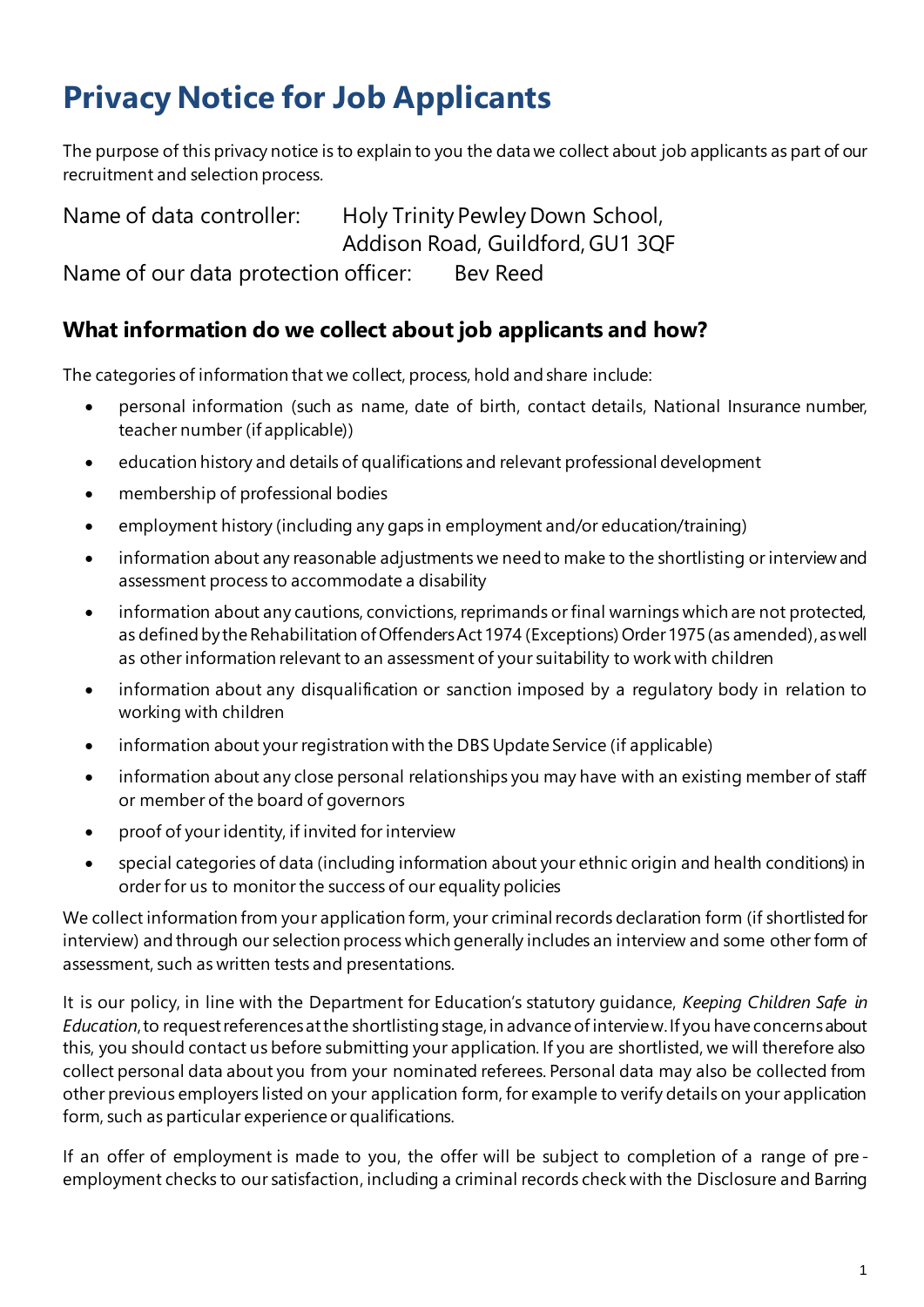Service and a pre-employment health assessment. You will be informed of the checks to be undertaken in the event that an offer is made.

## **Why we collect and use this information**

We process data from job applicants in order to undertake the recruitment process and, for the successful applicant, to enter into a contract of employment. In particular it is used to:

- administer the application, shortlisting and selection process
- assess your suitability to work with children and young people
- inform the development of recruitment and retention policies
- defend legal claims
- monitor protected characteristics in order to promote equality at work

We do not make recruitment decisions based on automated decision-making.

### **The lawful basis on which we process this information**

We process this information about you because the processing is necessary for us to enter into an employment (or other work-related) contract with you. We also need to process this information to ensure that we are complying with our legal obligations and in particularwith the DfE statutory guidance document, *Keeping Children Safe in Education*, such as by carrying out pre-employment checks on your right to work in the UK and with the Disclosure and Barring Service.

We have a legitimate interest in processing data from job applicants in order to administer the recruitment process, to monitor compliance with our policies, to defend any legal claims and to ensure that the most suitable applicant is appointed to the role, based on an assessment of their likely performance amongst other factors. We do not rely on legitimate interests as a reason for processing data unless we have first considered the rights and freedoms of the individuals affected and determined that these do not override the interests we have identified.

We process special category data, such as information about your ethnic origin or health, as part of our equal opportunities monitoring process and in order to meet legal obligations (such as the requirement to make reasonable adjustments for job applicants with a disability). This information is collected with the express consent of job applicants. Consent may be withdrawn by an applicant at any time.

We may offer to contact unsuccessful applicants within a period of six months following the application if another suitable vacancy arises. Information is only used in this way with the express consent of applicants, which may be withdrawn at any time.

If we wish to process your personal data for a new purpose we will inform you of any additional processing.

## **Collecting this information**

Personal data provided to us as part of the recruitment and selection process is generally given on a voluntary basis and, as such, you have a choice as to whether you provide information to us. However, failure to provide information may mean that your application cannot be processed. You should also be aware that providing false or misleading information (including by omission) may result in your application being rejected and could also be treated as a disciplinary offence in the event that employment is subsequently offered to you.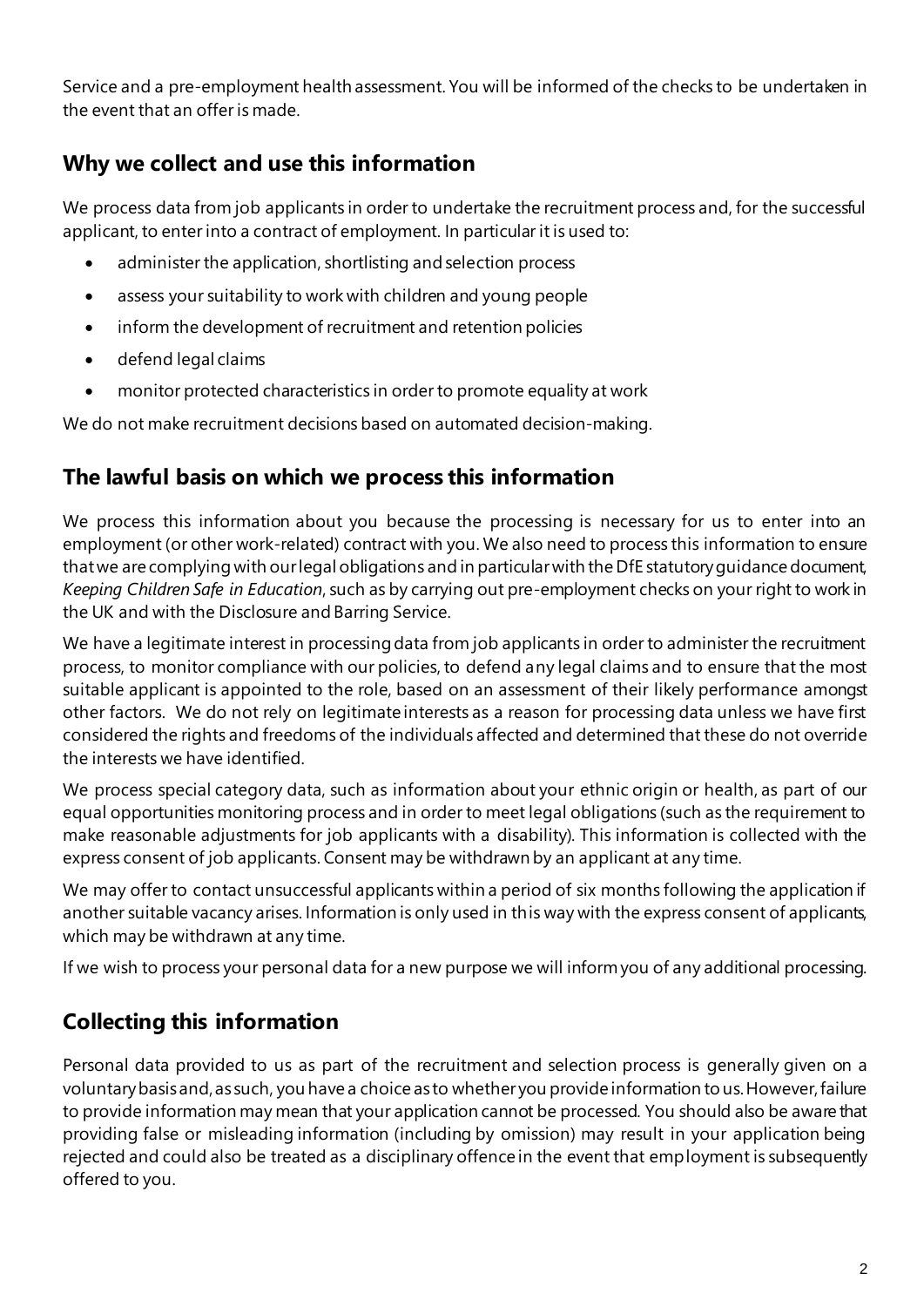Posts in our organisation are exempt from the Rehabilitation of Offenders Act 1974 (as amended). If you decide to apply for a position and are subsequently shortlisted, you must disclose any cautions and convictions, even if they are spent, **other than** protected cautions and convictions (i.e. those which have been filtered out). Details on the filtering rules applicable to certain offences can be found on the Gov.uk website: https://www.gov.uk/government/collections/dbs-filtering-guidance. You will also be required to declare other information which we deem to be relevant to an assessment of your suitability to work with children.

Equality monitoring information is undertaken only for the purposes of evaluating our equality policies. It is not mandatory and its provision or otherwise will have no effect on the processing of your application form.

## **Storing this information**

Information from your application form and from the shortlisting and selection process will be stored in a paper-based file, in electronic records within our HR system and also in other IT systems, including email.

A copy of your application form and all other personal data collected during the recruitment and selection process, with the exception of criminal records information, will be held as follows:

For **successful applicants** this will be transferred to a personnel file where it will be held securely. You will be given a workforce privacy notice upon appointment which will explain how we will hold and process your data as an employee.

For **unsuccessful applicants**, securely for a period of six months.

Written declarations of criminal records and associated information collected for the purposes of ascertaining suitability to work with children will be retained only until the recruitment decision has been made after which it will be securely destroyed. For successful applicants the school will retain a record of when information was received from the applicant and outline information about the DBS check (the fact that the disclosure was sought, the issue date of disclosure, the level of disclosure, who obtained it and the disclosure number). If a risk assessment is undertaken, a summary of the outcome will be retained; for **unsuccessful applicants** this will be retained for six months and for **successful applicants** it will be transferred to the personnel file.

## **Who we share this information with and why**

Your information will be shared with school staff with a recruitment responsibility. This will include members of our HR and administrative staff, those responsible for shortlisting and interviewing and managers within the relevant area of work or department. Equality monitoring information is separated from the application form upon receipt and is not shared with those responsible for shortlisting and interviewing.

We do not share information about job applicants with anyone without consent unless the law and our policies allow us to do so.

We may share information about job applicants with third parties that provide us with recruitment and/or HR and legal services as part of obtaining support or advice with the recruitment and appointment process.

We will not share your data with other third parties unless and until an offer of employment is made to you. At that stage, your data will be shared to fulfil legal requirements, obtain or provide necessary information or because the third party processes data on our behalf. These third parties include:

- The Disclosure and Barring Service in order to undertake a criminal record check
- Suppliers and consultants that provide us with a service, such as occupational health, HR or legal services